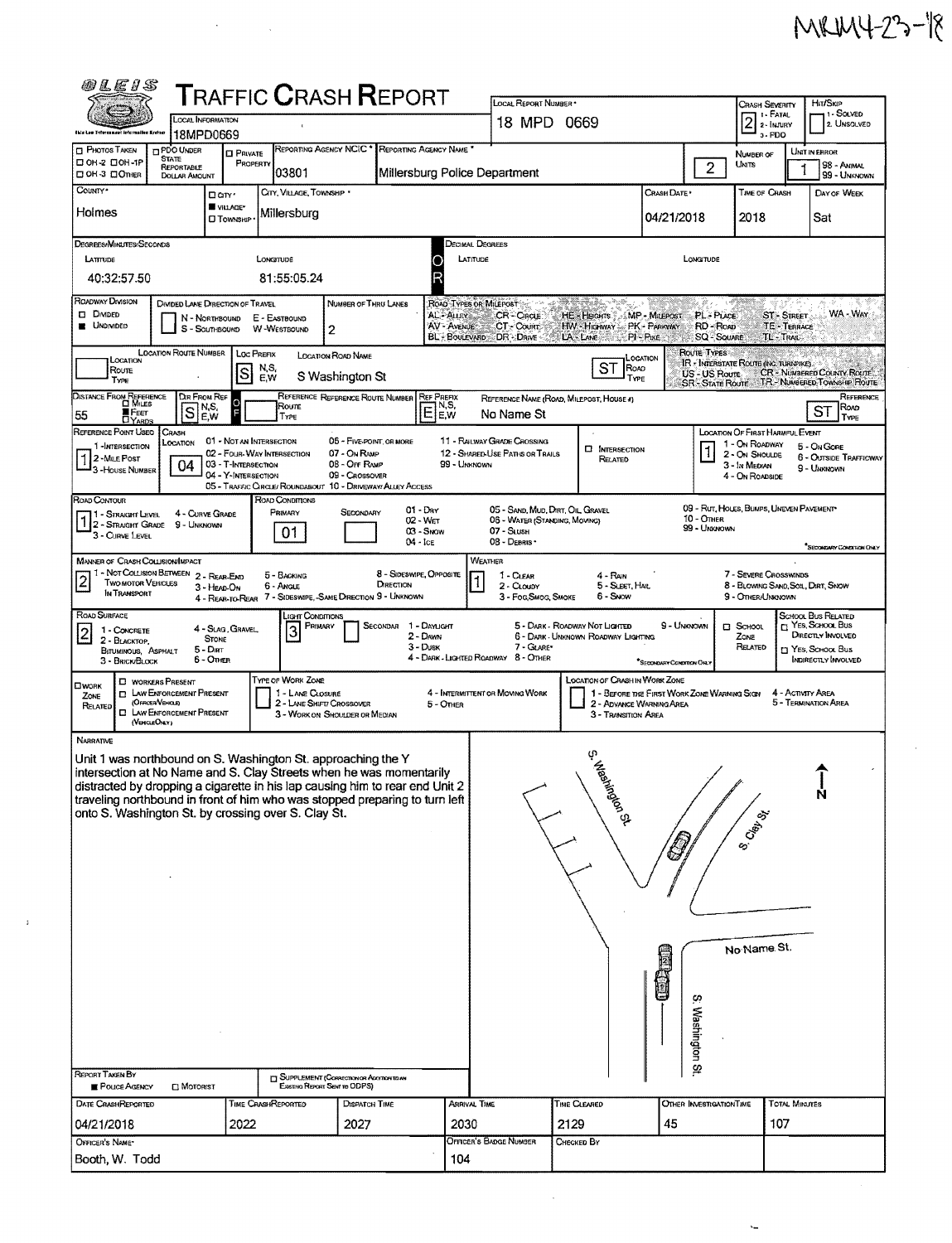|                                                              |                                                           | <b>NIT</b>                                                                            |                                                                                |                              |                                                                                                                                            |                                    |                                                                            |                                             |                                                                     | <b>LOCAL REPORT NUMBER</b><br>18 MPD 0669                                                                                 |                 |                                                    |                                                                       |             |
|--------------------------------------------------------------|-----------------------------------------------------------|---------------------------------------------------------------------------------------|--------------------------------------------------------------------------------|------------------------------|--------------------------------------------------------------------------------------------------------------------------------------------|------------------------------------|----------------------------------------------------------------------------|---------------------------------------------|---------------------------------------------------------------------|---------------------------------------------------------------------------------------------------------------------------|-----------------|----------------------------------------------------|-----------------------------------------------------------------------|-------------|
| UNIT NUMBER                                                  |                                                           | OWNER NAME: LAST, FIRST, MIDDLE ( C) SAME AS DRIVER )                                 |                                                                                |                              |                                                                                                                                            |                                    |                                                                            | OWNER PHONE NUMBER                          |                                                                     | <b>DAMAGE SCALE</b>                                                                                                       |                 | DAMAGE AREA                                        |                                                                       |             |
|                                                              |                                                           | Anderson, Tristan, Allen                                                              |                                                                                |                              |                                                                                                                                            |                                    |                                                                            | 330-601-4117                                |                                                                     | 4                                                                                                                         |                 |                                                    | FRONT                                                                 |             |
| <b>CISAME AS DRIVER</b> )<br>OWNER ADDRESS: CITY, STATE, ZIP |                                                           |                                                                                       |                                                                                |                              |                                                                                                                                            |                                    |                                                                            |                                             |                                                                     | 1 - NONE                                                                                                                  |                 |                                                    |                                                                       |             |
|                                                              |                                                           | 120 Miller Dr. Millersburg, OH, 44654                                                 |                                                                                |                              |                                                                                                                                            |                                    |                                                                            |                                             |                                                                     |                                                                                                                           |                 | □                                                  |                                                                       |             |
| LP STATE LICENSE PLATE NUMBER                                |                                                           |                                                                                       |                                                                                |                              | VEHICLE IDENTIFICATION NUMBER                                                                                                              |                                    |                                                                            |                                             | # Occupants                                                         | $2 -$ MINOR                                                                                                               |                 |                                                    |                                                                       |             |
| OH                                                           | HGG6390                                                   |                                                                                       |                                                                                | 1FAFP55U12G152125            |                                                                                                                                            |                                    |                                                                            |                                             |                                                                     | 1<br>3 - FUNCTIONAL                                                                                                       |                 |                                                    | α                                                                     |             |
| <b>VEHICLE YEAR</b><br><b>VEHICLE MAKE</b>                   |                                                           |                                                                                       |                                                                                |                              | VEHICLE COLOR<br>VEHICLE MODEL                                                                                                             |                                    |                                                                            |                                             |                                                                     |                                                                                                                           |                 |                                                    |                                                                       |             |
| 2002                                                         | Ford                                                      |                                                                                       |                                                                                | Taurus (Canada) - CAX<br>SIL |                                                                                                                                            |                                    |                                                                            |                                             |                                                                     | 4 - DISABLING                                                                                                             |                 |                                                    |                                                                       |             |
| $P_{\text{ROOFOF}}$<br>INSURANCE                             | <b>NSURANCE COMPANY</b>                                   |                                                                                       |                                                                                |                              | POLICY NUMBER                                                                                                                              |                                    | Towed By                                                                   |                                             |                                                                     | 9 - Unknown                                                                                                               |                 | σ                                                  | o                                                                     | Έ           |
| Shown                                                        | None                                                      |                                                                                       |                                                                                |                              |                                                                                                                                            |                                    | Rigz Towing                                                                |                                             |                                                                     |                                                                                                                           |                 |                                                    |                                                                       |             |
| Carrier Name, Address, City, State, Zip                      |                                                           |                                                                                       |                                                                                |                              |                                                                                                                                            |                                    |                                                                            |                                             |                                                                     |                                                                                                                           |                 |                                                    | CARRIER PHONE                                                         |             |
| US DOT                                                       |                                                           |                                                                                       |                                                                                |                              |                                                                                                                                            |                                    |                                                                            |                                             | <b>TRAFFICWAY DESCRIPTION</b>                                       |                                                                                                                           |                 |                                                    |                                                                       |             |
|                                                              |                                                           | VEHICLE WEIGHT GVWR/GCWR                                                              | 1 - LESS THAN OR EQUAL TO 10K LBS                                              |                              | Cargo Body Type<br>01 - No CARGO BODY TYPE/NOT APPLICABL 09 - POLE                                                                         |                                    |                                                                            |                                             |                                                                     | 1 - Two-Way, Not Divided                                                                                                  |                 |                                                    |                                                                       |             |
| HM PLACARD ID NO.                                            |                                                           | 2 - 10,001 то 26,000к Las<br>3 - MORE THAN 26,000K LBS.                               |                                                                                | 01.                          | 02 - Bus/VAN (9-15 SEATS, INC DRIVER) 10 CARGO TANK<br>03 - Bus (16+ Seats, Inc Driver)                                                    |                                    | 11 - FLAT BED                                                              |                                             |                                                                     | 12 - Two-Way, Not Divideo, Continuous Left Turn Lane<br>3 - T WO-WAY, DIVIDEO, UNPROTECTED (PAINTED OR GRASS > FT.) MEDIA |                 |                                                    |                                                                       |             |
|                                                              |                                                           |                                                                                       |                                                                                |                              | 04 - VEHICLE TOWING ANOTHER VEHICLE<br>05 - Logging                                                                                        |                                    | <b>12 - Duwe</b><br>13 - CONCRETE MIXER                                    |                                             |                                                                     | 4 - Two-Way, Divided, Positive MedianBarrier<br>5 - ONE-WAY TRAFFICWAY                                                    |                 |                                                    |                                                                       |             |
|                                                              | <b>HM CLASS</b>                                           | <b>HAZARDOUS MATERIAL</b><br>$\Box$ Related                                           |                                                                                |                              | 06 - INTERMODAL CONTAINER CHASIS<br>07 - CARGO VAN ENCLOSED BOX                                                                            |                                    | 14 - AUTO TRANSPORTER<br>15 - GARBAGE /REFUSE                              |                                             | <b>D</b> Hit / Skip Unit                                            |                                                                                                                           |                 |                                                    |                                                                       |             |
|                                                              | <b>NUMBER</b>                                             |                                                                                       |                                                                                |                              | 08 - GRAIN, CHIPS, GRAVEL                                                                                                                  |                                    | 99 - OTHER/UNKNOWN                                                         |                                             |                                                                     |                                                                                                                           |                 |                                                    |                                                                       |             |
| NON-MOTORIST LOCATION PRIOR TO IMPACT                        |                                                           | 01 - INTERSECTION - MARKED CROSSWAL                                                   | Type of Use<br>$\vert$ 1                                                       |                              | UNIT TYPE<br>PASSENGER VEHICLES (LESS THAN 9 PASSENGERS MEDIHEAVY TRUCKS OR COMBO UNITS > 10K LES BUS/VAN/LIMO(9 OR MORE INCLUDING DRIVER) |                                    |                                                                            |                                             |                                                                     |                                                                                                                           |                 |                                                    |                                                                       |             |
|                                                              | 03 - INTERSECTION OTHER                                   | 02 - INTERSECTION - NO CROSSWALK                                                      | 1 - PERSONAL                                                                   |                              | 03<br>01 - Sub-COMPACT<br>02 - COMPACT                                                                                                     |                                    |                                                                            |                                             |                                                                     | 13 - SINGLE UNIT TRUCK OR VAN ZAXLE, 6 TIRES 21 - BUS/VAN (9-15 SEATS, INC DRIVER)                                        |                 |                                                    |                                                                       |             |
|                                                              |                                                           | 04 - MIDBLOCK - MARKEO CROSSWALK<br>05 - TRAVEL LANE - OTHER LOCATION                 | 2 - COMMERCIAL                                                                 |                              | 99 - UNKNOWN 03 - MID SIZE<br>OR HIT/SKIP<br>04 - Full Size                                                                                |                                    |                                                                            |                                             | 14 - SINGLE UNIT TRUCK; 3+ AXLES<br>15 - SINGLE UNIT TRUCK/ TRAILER |                                                                                                                           | NON-MOTORIST    |                                                    | 22 - Bus (16+ Sexts, Inc Driven)                                      |             |
|                                                              | 06 - BICYCLE LANE<br>07 - Shoulder/Roadside               |                                                                                       | 3 - GOVERNMENT                                                                 |                              | 05 - Munrvan<br>06 - SPORT UTILITY VEHICLE                                                                                                 |                                    |                                                                            |                                             | 16 - TRUCK/TRACTOR (BOBTAIL)<br>17 - TRACTOR/SEMI-TRAILER           |                                                                                                                           |                 | 23 - AMMAL WITH RIDER                              | 24 - ANIMAL WITH BUGGY, WAGON, SURREY                                 |             |
|                                                              | 08 - Sidewalk<br>09 - MEDIAN CROSSING ISLAND              |                                                                                       |                                                                                |                              | 07 - Pickup                                                                                                                                |                                    |                                                                            | 18 - TRACTOR/DOUBLE<br>19 - TRACTOR/TRIPLES |                                                                     |                                                                                                                           |                 | 25 - BICYCLE/PEDACYCLIST<br>26 - PEDESTRIAN/SKATER |                                                                       |             |
|                                                              | 10 - DRIVE WAY ACCESS                                     |                                                                                       | <b>D</b> IN EMERGENCY<br>Response                                              |                              | $08 - V_{AN}$<br>09 - MOTORCYCLE                                                                                                           |                                    |                                                                            |                                             | 20 - OTHER MEO/HEAVY VEHICLE                                        |                                                                                                                           |                 | 27 - Other Non-Motorist                            |                                                                       |             |
|                                                              |                                                           |                                                                                       |                                                                                |                              |                                                                                                                                            |                                    |                                                                            |                                             |                                                                     |                                                                                                                           |                 |                                                    |                                                                       |             |
|                                                              | 11 - SHARED-USE PATH OR TRAIL<br>12 - NON-TRAFFICWAY AREA |                                                                                       |                                                                                |                              | 10 - MOTORIZED BICYCLE<br>11 - SNOWMOBILE/ATV                                                                                              |                                    |                                                                            |                                             | HASHM PLACARD                                                       |                                                                                                                           |                 |                                                    |                                                                       |             |
|                                                              | 99 - OTHER/UNKNOWN                                        |                                                                                       |                                                                                |                              | 12 - OTHER PASSENGER VEHICLE                                                                                                               |                                    |                                                                            |                                             |                                                                     |                                                                                                                           |                 |                                                    |                                                                       |             |
| SPECIAL FUNCTION01 - NOME                                    | 02 - Taxi                                                 |                                                                                       | 09 - AMBULANCE<br>10 - FIRE                                                    |                              | 17 - FARM VEHICLE<br>18 - FARM EOUIPMENT                                                                                                   |                                    | MOST DAMAGEO AREA<br>01 - None                                             |                                             | 08 - LEFT SIDE                                                      |                                                                                                                           | 99 - UNKNOWN    | ACTION                                             | 1 - NON-CONTACT                                                       |             |
| 01                                                           |                                                           | 03 - RENTAL TRUCK (OVER 10KLBS)<br>04 - Bus - School (Public or Private) 12 - Maltary | 11 - HIGHWAY/MAINTENANCE                                                       |                              | 19 - MOTORHOME<br>20 - GOLF CART                                                                                                           | 02                                 | 02 - CENTER FRONT<br>03 - Right Front                                      |                                             | 09 - LEFT FRONT<br>10 - TOP AND WINDOWS                             |                                                                                                                           |                 |                                                    | 2 - Non-Couusion<br>$3 -$ Striking                                    |             |
|                                                              | 05 - Bus - Transit<br>06 - Bus - Charter                  |                                                                                       | 13 - Pouce<br>14 - Pueuc Uniury                                                |                              | 21 - TRAIN<br>22 - OTHER (EXPLANIR NASRATIVE)                                                                                              |                                    | MPACT ARE 04 - RIGHT SIDE<br>05 - Right REAR                               |                                             | 11 - UNDERCARRIAGE<br>12 - LOAD/TRAILER                             |                                                                                                                           |                 |                                                    | 4 - Struck<br>5 - Striking/Struck                                     |             |
|                                                              | 07 - Bus - Shuttle<br>08 - Bus OTHER                      |                                                                                       | 15 - OTHER GOVERNMENT<br>16 - CONSTRUCTION EDIP.                               |                              |                                                                                                                                            | 02                                 | 06 - REAR CENTER<br>07 - LEFT REAR                                         |                                             | 13 - TOTAL (ALL AREAS)<br><b>14 - OTHER</b>                         |                                                                                                                           |                 |                                                    | 9 - UNXNOWN                                                           |             |
| PRE-CRASH ACTIONS                                            |                                                           |                                                                                       |                                                                                |                              |                                                                                                                                            |                                    |                                                                            |                                             |                                                                     |                                                                                                                           |                 |                                                    |                                                                       |             |
| 01                                                           | MOTORIST                                                  |                                                                                       |                                                                                |                              |                                                                                                                                            |                                    | NON-MOTORIST                                                               |                                             |                                                                     |                                                                                                                           |                 |                                                    |                                                                       |             |
|                                                              |                                                           | 01 - STRAIGHT AHEAD<br>02 - BACKING                                                   | 07 - MAKING U-TURN<br>08 - ENTERING TRAFFIC LANE                               |                              | 13 - NEGOTIATING A CURVE<br>14 - OTHER MOTORIST ACTIO                                                                                      |                                    |                                                                            |                                             | 15 - ENTERING OR CROSSING SPECIFIED LOCATIO                         | 16 - WALKING, RUNNING, JOGGING, PLAYING, CYCLING                                                                          |                 |                                                    | 21 - OTHER NON-MOTORIST ACTION                                        |             |
| 99 - UNKNOWN                                                 |                                                           | 03 - CHANGING LANES<br>04 - OVERTAKING PASSING                                        | 09 - LEAVING TRAFFIC LANE<br>10 - PARKED                                       |                              |                                                                                                                                            |                                    | 17 - WORKING                                                               | 18 - Pushing Venicle                        |                                                                     |                                                                                                                           |                 |                                                    |                                                                       |             |
|                                                              |                                                           | 05 - MAKING RIGHT TURN<br>06 - MAKING LEFT TURN                                       | 11 - SLOWING OR STOPPED IN TRAFFIC<br>12 - DRIVERLESS                          |                              |                                                                                                                                            |                                    | 20 - STANDING                                                              |                                             | 19 - APPROACHING OR LEAVING VEHICLE                                 |                                                                                                                           |                 |                                                    |                                                                       |             |
| CONTRIBUTING CIRCUMSTANCE                                    |                                                           |                                                                                       |                                                                                |                              |                                                                                                                                            |                                    |                                                                            |                                             |                                                                     |                                                                                                                           | VEHICLE DEFECTS |                                                    |                                                                       |             |
| PRIMARY                                                      | <b>MOTORIST</b><br>01 - None                              |                                                                                       | 11 - IMPROPER BACKING                                                          |                              |                                                                                                                                            |                                    | NON-MOTORIST<br>22 - NONE                                                  |                                             |                                                                     |                                                                                                                           |                 | 01 - TURN SIGNALS<br>02 - HEAD LAMPS               |                                                                       |             |
| 09                                                           |                                                           | 02 - FAILURE TO YIELD<br>03 - RAN RED LIGHT                                           |                                                                                |                              | 12 - IMPROPER START FROM PARKED POSITION<br>13 - Stopped or Parked ILLEGALLY                                                               |                                    | 23 - IMPROPER CROSSING<br>$24 -$ DARTING                                   |                                             |                                                                     |                                                                                                                           |                 | 03 - TAIL LAMPS<br>04 - BRAKES                     |                                                                       |             |
| SECONDARY                                                    |                                                           | 04 - RAN STOP SIGN<br>05 - Exceenen Speen Limit                                       |                                                                                |                              | 14 - OPERATING VEHICLE IN NEGLIGENT MANNER<br>15 - Swering to Avoid (Due to External Conditions)                                           |                                    | 25 - LYING AND/OR LLEGALLY IN ROADWAY<br>26 - FALURE TO YIELD RIGHT OF WAY |                                             |                                                                     |                                                                                                                           |                 | 05 - STEERING<br>06 - TIRE BLOWOUT                 |                                                                       |             |
|                                                              |                                                           | 06 - UNSAFE SPEED<br>07 - IMPROPER TURN                                               | 17 - FALURE TO CONTROL                                                         |                              | 16 - WRONG SIDE/WRONG WAY                                                                                                                  |                                    | 27 - NOT VISIBLE (DARK CLOTHING)<br>28 - INATTENTIVE                       |                                             |                                                                     |                                                                                                                           |                 | 07 - WORN OR SLICK TIRES                           |                                                                       |             |
|                                                              |                                                           | 08 - LEFT OF CENTER<br>09 - FOLLOWED TOO CLOSELY/ACDA                                 | <b>18 - VISION OBSTRUCTION</b>                                                 |                              | 19 - OPERATING DEFECTIVE EQUIPMENT                                                                                                         |                                    | 29 - FAILURE TO OBEY TRAFFIC SIGNS<br>/SIGNALS/OFFICER                     |                                             |                                                                     |                                                                                                                           |                 | 09 - MOTOR TROUBLE                                 | 08 - TRAILER EQUIPMENT DEFECTIVE<br>10 - DISABLED FROM PRIOR ACCIDENT |             |
| 99 - UNKNOWN                                                 |                                                           | 10 - IMPROPER LANE CHANGE<br><b>PASSING OFF ROAD</b>                                  |                                                                                |                              | 20 - LOAD SHIFTING/FALLING/SPILLING<br>21 - OTHER IMPROPER ACTION                                                                          |                                    | 30 - WRONG SIDE OF THE ROAD<br>31 - OTHER NON-MOTORIST ACTION              |                                             |                                                                     |                                                                                                                           |                 | 11 - OTHER DEFECTS                                 |                                                                       |             |
|                                                              |                                                           |                                                                                       |                                                                                |                              |                                                                                                                                            |                                    |                                                                            |                                             |                                                                     |                                                                                                                           |                 |                                                    |                                                                       |             |
| <b>SEQUENCE OF EVENTS</b>                                    |                                                           |                                                                                       | 5<br>6                                                                         |                              | NON-COLLISION EVENTS<br>01 - OVERTURN/ROLLOVER                                                                                             |                                    | 06 - EQUIPMENT FAILURE                                                     | (BLOWN TIRE, BRAKE FAILURE, ETC)            |                                                                     | 10 - Cross Median                                                                                                         |                 |                                                    |                                                                       |             |
| 20<br>FIRST                                                  | Most                                                      |                                                                                       |                                                                                |                              | 02 - FIRE/EXPLOSION<br>03 - IMMERSION                                                                                                      |                                    | 07 - SEPARATION OF UNITS                                                   |                                             |                                                                     | 11 - Cross Center Line<br>OPPOSITE DIRECTION OF TRAVEL                                                                    |                 |                                                    |                                                                       |             |
| HARMFUL <sup>1</sup><br>Event                                | <b>HARMFUL</b><br>Event                                   | $\vert$ 1                                                                             | 99 - Unknown                                                                   |                              | 04 - JACKKNIFE<br>05 - CARGO/EQUIPMENT LOSS OR SHIFT 09 - RAN OFF ROAD LEFT                                                                |                                    | 08 - RAN OFF ROAD RIGHT                                                    |                                             |                                                                     | 12 - DOWNNILL RUNAWAY<br>13 - OTHER NON-COLLISION                                                                         |                 |                                                    |                                                                       |             |
|                                                              |                                                           |                                                                                       |                                                                                |                              | COLLISION WITH FIXED, OBJECT                                                                                                               |                                    |                                                                            |                                             |                                                                     |                                                                                                                           |                 |                                                    |                                                                       |             |
| 14 - PEDESTRIAN                                              |                                                           | COLLISION WITH PERSON, VEHICLE OR OBJECT NOT FIXED                                    | 21 - PARKED MOTOR VEHICLE                                                      |                              | 25 - IMPACT ATTENUATOR/CRASH CUSHON33 - MEDIAN CABLE BARRIER<br>26 - BRIDGE OVERHEAD STRUCTURE                                             |                                    | 34 - MEDIAN GUARDRAIL BARRIER                                              |                                             |                                                                     | 41 - OTHER POST, POLE<br>OR SUPPORT                                                                                       |                 | 48 - TREE<br>49 - FIRE HYDRANT                     |                                                                       |             |
| 15 - PEDALCYCLE                                              | 16 - RAILWAY VEHICLE (TRAIN, ENGINE)                      |                                                                                       | 22 - WORK ZONE MAINTENANCE EQUIPMENT<br>23 - STRUCK BY FALLING, SHIFTING CARGO |                              | 27 - BRIDGE PIER OR ABUTMENT<br>28 - BRIDGE PARAPET                                                                                        |                                    | 35 - MEDIAN CONCRETE BARRIER<br>36 - MEDIAN OTHER BARRIER                  |                                             |                                                                     | 42 - CULVERT<br>43 - Cuna                                                                                                 |                 |                                                    | 50 - WORK ZONE MAINTENANCE<br>EQUIPMENT                               |             |
| 17 - Animal - Farm<br>18 - Annal - Deer                      |                                                           |                                                                                       | OR ANYTHING SET IN MOTION BY A<br><b>MOTOR VEHICLE</b>                         |                              | 29 - Brudge Rail<br>30 - GUARDRAIL FACE                                                                                                    |                                    | 37 - TRAFFIC SIGN POST<br>38 - Overhead Sign Post                          |                                             |                                                                     | 44 - Олсн<br>45 - Embankment                                                                                              |                 |                                                    | 51 - WALL BUILDING, TUNNEL<br>52 - OTHER FIXED OBJECT                 |             |
| 19 - ANIMAL OTHER                                            | 20 - MOTOR VEHICLE IN TRANSPORT                           |                                                                                       | 24 - Other Movare Caject                                                       |                              | 31 - GUARDRAILEND<br>32 - PORTABLE BARRIER                                                                                                 |                                    | 39 - LIGHT/LUMINARIES SUPPORT<br>40 - UTILITY POLE                         |                                             |                                                                     | 46 - FENCE<br>47 - MAILBOX                                                                                                |                 |                                                    |                                                                       |             |
| Unit Speed                                                   |                                                           | <b>TRAFFIC CONTROL</b><br>POSTED SPEED                                                |                                                                                |                              |                                                                                                                                            |                                    |                                                                            |                                             | UNIT DIRECTION                                                      |                                                                                                                           |                 |                                                    |                                                                       |             |
| 30                                                           | 35                                                        | 01                                                                                    | 01 - No Controus                                                               |                              | 07 - RAILROAD CROSSBUCKS                                                                                                                   |                                    | 13 - CROSSWALK LINES                                                       | FROM                                        | То                                                                  | 1 - North<br>1<br>2 - South                                                                                               |                 | 5 - NORTHEAST<br>6 - Northwest                     |                                                                       | 9 - UNKNOWN |
| STATED                                                       |                                                           |                                                                                       | 02 - Stop Sign<br>03 - YIELD SIGN<br>04 - TRAFFIC SIGNAL                       |                              | 08 - RAILROAD FLASHERS<br>09 - RALROAD GATES<br><b>10 - COSTRUCTION BARRICADE</b>                                                          | $15 - O$ THER<br>16 - Not REPORTED | 14 - WALK/DON'T WALK                                                       |                                             |                                                                     | 3 - East<br>4 - WEST                                                                                                      |                 | 7 - SOUTHEAST<br>8 - Southwest                     |                                                                       |             |

 $\label{eq:2.1} \frac{1}{\sqrt{2\pi}}\int_{\mathbb{R}^3}\frac{d\mu}{\sqrt{2\pi}}\left(\frac{d\mu}{\mu}\right)^2\frac{d\mu}{\sqrt{2\pi}}\int_{\mathbb{R}^3}\frac{d\mu}{\sqrt{2\pi}}\frac{d\mu}{\sqrt{2\pi}}\frac{d\mu}{\sqrt{2\pi}}\frac{d\mu}{\sqrt{2\pi}}\frac{d\mu}{\sqrt{2\pi}}\frac{d\mu}{\sqrt{2\pi}}\frac{d\mu}{\sqrt{2\pi}}\frac{d\mu}{\sqrt{2\pi}}\frac{d\mu}{\sqrt{2\pi}}\frac{d\mu}{\$ 

 $\label{eq:2} \frac{1}{2}\sum_{i=1}^n\frac{1}{2}\sum_{j=1}^n\frac{1}{2}\sum_{j=1}^n\frac{1}{2}\sum_{j=1}^n\frac{1}{2}\sum_{j=1}^n\frac{1}{2}\sum_{j=1}^n\frac{1}{2}\sum_{j=1}^n\frac{1}{2}\sum_{j=1}^n\frac{1}{2}\sum_{j=1}^n\frac{1}{2}\sum_{j=1}^n\frac{1}{2}\sum_{j=1}^n\frac{1}{2}\sum_{j=1}^n\frac{1}{2}\sum_{j=1}^n\frac{1}{2}\sum_{j=1}^n\frac{$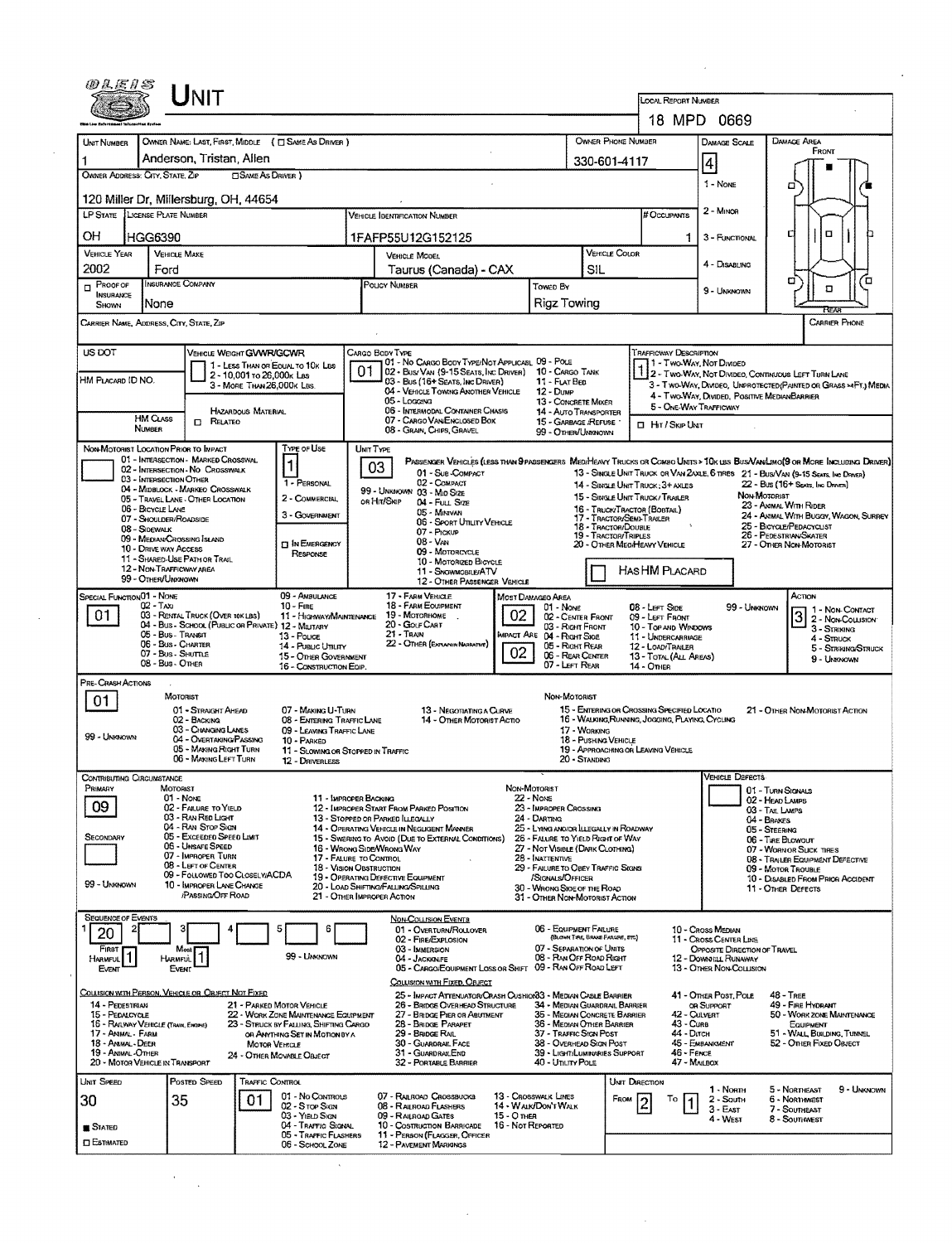|                                                                                                       | JNIT                                                                                                                                                                                                                                                                                                                                                                |                                                                                                                                                                            |                                                                                                                                                                                                                                                                                                                                |                                                                                                                                                                                                                                                                                                                           |                                                                                                                                                        | <b>LOCAL REPORT NUMBER</b>                                                                                                                             |                                                                                                                                  |                                                                                                                                                                                                                                                                                                                                                                                                                              |
|-------------------------------------------------------------------------------------------------------|---------------------------------------------------------------------------------------------------------------------------------------------------------------------------------------------------------------------------------------------------------------------------------------------------------------------------------------------------------------------|----------------------------------------------------------------------------------------------------------------------------------------------------------------------------|--------------------------------------------------------------------------------------------------------------------------------------------------------------------------------------------------------------------------------------------------------------------------------------------------------------------------------|---------------------------------------------------------------------------------------------------------------------------------------------------------------------------------------------------------------------------------------------------------------------------------------------------------------------------|--------------------------------------------------------------------------------------------------------------------------------------------------------|--------------------------------------------------------------------------------------------------------------------------------------------------------|----------------------------------------------------------------------------------------------------------------------------------|------------------------------------------------------------------------------------------------------------------------------------------------------------------------------------------------------------------------------------------------------------------------------------------------------------------------------------------------------------------------------------------------------------------------------|
|                                                                                                       |                                                                                                                                                                                                                                                                                                                                                                     |                                                                                                                                                                            |                                                                                                                                                                                                                                                                                                                                |                                                                                                                                                                                                                                                                                                                           |                                                                                                                                                        |                                                                                                                                                        | 18 MPD 0669                                                                                                                      |                                                                                                                                                                                                                                                                                                                                                                                                                              |
| <b>UNIT NUMBER</b>                                                                                    | OWNER NAME: LAST, FIRST, MIDDLE ( C SAME AS DRIVER )                                                                                                                                                                                                                                                                                                                |                                                                                                                                                                            |                                                                                                                                                                                                                                                                                                                                |                                                                                                                                                                                                                                                                                                                           | OWNER PHONE NUMBER                                                                                                                                     |                                                                                                                                                        | <b>DAMAGE SCALE</b>                                                                                                              | <b>DAMAGE AREA</b><br>FRONT                                                                                                                                                                                                                                                                                                                                                                                                  |
|                                                                                                       | Augsburger, William, A                                                                                                                                                                                                                                                                                                                                              |                                                                                                                                                                            |                                                                                                                                                                                                                                                                                                                                |                                                                                                                                                                                                                                                                                                                           | 330-674-4500                                                                                                                                           | 3                                                                                                                                                      | О                                                                                                                                |                                                                                                                                                                                                                                                                                                                                                                                                                              |
| OWNER ADDRESS: CITY, STATE, ZIP                                                                       | <b>CISAME AS DRIVER</b> )                                                                                                                                                                                                                                                                                                                                           |                                                                                                                                                                            |                                                                                                                                                                                                                                                                                                                                |                                                                                                                                                                                                                                                                                                                           |                                                                                                                                                        |                                                                                                                                                        | 1 - None                                                                                                                         |                                                                                                                                                                                                                                                                                                                                                                                                                              |
|                                                                                                       | 180 Briar Ln, Millersburg, OH, 44654                                                                                                                                                                                                                                                                                                                                |                                                                                                                                                                            |                                                                                                                                                                                                                                                                                                                                |                                                                                                                                                                                                                                                                                                                           |                                                                                                                                                        |                                                                                                                                                        |                                                                                                                                  | о<br>∼                                                                                                                                                                                                                                                                                                                                                                                                                       |
| LP STATE LICENSE PLATE NUMBER                                                                         |                                                                                                                                                                                                                                                                                                                                                                     |                                                                                                                                                                            | <b>VEHICLE IDENTIFICATION NUMBER</b>                                                                                                                                                                                                                                                                                           |                                                                                                                                                                                                                                                                                                                           |                                                                                                                                                        | # Occupants                                                                                                                                            | 2 - MINOR                                                                                                                        |                                                                                                                                                                                                                                                                                                                                                                                                                              |
| OН                                                                                                    | <b>DAS3487</b>                                                                                                                                                                                                                                                                                                                                                      |                                                                                                                                                                            | 1FAFP33P53W125860                                                                                                                                                                                                                                                                                                              |                                                                                                                                                                                                                                                                                                                           |                                                                                                                                                        | 2                                                                                                                                                      | 3 - FUNCTIONAL                                                                                                                   | $\Box$<br>d<br>п                                                                                                                                                                                                                                                                                                                                                                                                             |
| <b>VEHICLE YEAR</b>                                                                                   | <b>VEHICLE MAKE</b>                                                                                                                                                                                                                                                                                                                                                 |                                                                                                                                                                            | <b>VEHICLE MODEL</b>                                                                                                                                                                                                                                                                                                           |                                                                                                                                                                                                                                                                                                                           | <b>VEHICLE COLOR</b>                                                                                                                                   |                                                                                                                                                        |                                                                                                                                  |                                                                                                                                                                                                                                                                                                                                                                                                                              |
| 2003                                                                                                  | Ford                                                                                                                                                                                                                                                                                                                                                                |                                                                                                                                                                            | Focus                                                                                                                                                                                                                                                                                                                          |                                                                                                                                                                                                                                                                                                                           | <b>RED</b>                                                                                                                                             |                                                                                                                                                        | 4 - DISABLING                                                                                                                    |                                                                                                                                                                                                                                                                                                                                                                                                                              |
| PROOF OF<br><b>INSURANCE</b>                                                                          | Insurance Company                                                                                                                                                                                                                                                                                                                                                   |                                                                                                                                                                            | POLICY NUMBER                                                                                                                                                                                                                                                                                                                  | <b>Towed By</b>                                                                                                                                                                                                                                                                                                           |                                                                                                                                                        |                                                                                                                                                        | 9 - Unknown                                                                                                                      | Έ<br>о                                                                                                                                                                                                                                                                                                                                                                                                                       |
| SHOWN                                                                                                 | State Farm                                                                                                                                                                                                                                                                                                                                                          |                                                                                                                                                                            | 147 6454-D16-35D                                                                                                                                                                                                                                                                                                               | None                                                                                                                                                                                                                                                                                                                      |                                                                                                                                                        |                                                                                                                                                        |                                                                                                                                  |                                                                                                                                                                                                                                                                                                                                                                                                                              |
|                                                                                                       | CARRIER NAME, ADDRESS, CITY, STATE, ZIP                                                                                                                                                                                                                                                                                                                             |                                                                                                                                                                            |                                                                                                                                                                                                                                                                                                                                |                                                                                                                                                                                                                                                                                                                           |                                                                                                                                                        |                                                                                                                                                        |                                                                                                                                  | <b>CARRIER PHONE</b>                                                                                                                                                                                                                                                                                                                                                                                                         |
|                                                                                                       |                                                                                                                                                                                                                                                                                                                                                                     |                                                                                                                                                                            |                                                                                                                                                                                                                                                                                                                                |                                                                                                                                                                                                                                                                                                                           |                                                                                                                                                        |                                                                                                                                                        |                                                                                                                                  |                                                                                                                                                                                                                                                                                                                                                                                                                              |
| US DOT<br>HM PLACARD ID NO.                                                                           | VEHICLE WEIGHT GVWR/GCWR<br>1 - LESS THAN OR EQUAL TO 10K LBS<br>2 - 10.001 To 26.000 K Las<br>3 - MORE THAN 26,000K LBS.<br><b>HAZARDOUS MATERIAL</b><br><b>HM CLASS</b><br>$\Box$ Related<br>NUMBER                                                                                                                                                               |                                                                                                                                                                            | Cargo Body Type<br>01 - No CARGO BODY TYPE/NOT APPLICABL 09 - POLE<br>01.<br>02 - Bus/ Van (9-15 Seats, Inc Driver) 10 - Cargo Tank<br>03 - Bus (16+ Seats, Inc Driver)<br>04 - VEHICLE TOWING ANOTHER VEHICLE<br>05 - Loccing<br>06 - INTERMODAL CONTAINER CHASIS<br>07 - CARGO VAN/ENCLOSED BOX<br>08 - GRAIN, CHIPS, GRAVEL | 11 - FLAT BED<br><b>12 - Dump</b><br>13 - CONCRETE MIXER<br>14 - AUTO TRANSPORTER<br>15 - GARBAGE /REFUSE<br>99 - OTHER/UNKNOWN                                                                                                                                                                                           |                                                                                                                                                        | <b>TRAFFICWAY DESCRIPTION</b><br>5 - ONE-WAY TRAFFICWAY<br><b>IT HIT / SKIP UNIT</b>                                                                   | 1 - Two Way, Not Divided<br>4 - Two-WAY, DIVIDED, POSITIVE MEDIANBARRIER                                                         | 1 - Two-Way, Not Divided<br>1 2 - Two-Way, Not Divided, Continuous Left Turn Lane<br>3 - Two-WAY, DIVIDED, UNPROTECTED (PAINTED OR GRASS >4FT.) MEDIA                                                                                                                                                                                                                                                                        |
|                                                                                                       | NON-MOTORIST LOCATION PRIOR TO IMPACT                                                                                                                                                                                                                                                                                                                               | TYPE OF USE                                                                                                                                                                | UNIT TYPE                                                                                                                                                                                                                                                                                                                      |                                                                                                                                                                                                                                                                                                                           |                                                                                                                                                        |                                                                                                                                                        |                                                                                                                                  |                                                                                                                                                                                                                                                                                                                                                                                                                              |
| 08 - SIDEWALK                                                                                         | 01 - INTERSECTION - MARKED CROSSWAL<br>02 - INTERSECTION NO CROSSWALK<br>03 - INTERSECTION OTHER<br>04 - MIDBLOCK - MARKED CROSSWALK<br>05 - TRAVEL LANE - OTHER LOCATION<br>06 - BICYCLE LANE<br>07 - SHOULDER/ROADSIDE<br>09 - MEDIAN CROSSING ISLAND<br>10 - DRIVE WAY ACCESS<br>11 - SHARED-USE PATH OR TRAIL<br>12 - NON TRAFFICWAY AREA<br>99 - OTHER/UNKNOWN | 1 - PERSONAL<br>2 - COMMERCIAL<br>3 - GOVERNMENT<br><b>DI</b> N EMERGENCY<br>RESPONSE                                                                                      | 02<br>01 - Sub-COMPACT<br>02 - COMPACT<br>99 - UNKNOWN 03 - MID SIZE<br>or Hit/Skip<br>04 - Futt, Size<br>05 - MINIVAN<br>06 - SPORT UTILITY VEHICLE<br>07 - PICKUP<br>08 - VAN<br>09 - MOTORCYCLE<br>10 - MOTORIZED BICYCLE<br>11 - SNOWMOBILE/ATV<br>12 - OTHER PASSENGER VEHICLE                                            |                                                                                                                                                                                                                                                                                                                           | 17 - TRACTOR/SEMI-TRAILER<br>18 - Tractor/Double<br><b>19 - TRACTOR/TRIPLES</b>                                                                        | 14 - SINGLE UNIT TRUCK: 3+ AXLES<br>15 - SINGLE UNIT TRUCK / TRAILER<br>16 - TRUCK/TRACTOR (BOBTAIL)<br>20 - OTHER MEDIHEAVY VEHICLE<br>HAS HM PLACARD |                                                                                                                                  | PASSENGER VEHICLES (LESS THAN 9 PASSENGERS MEDIMEAVY TRUCKS OR COMBO UNITS > 1 OK LBS BUS/VAV/LIMO(9 OR MORE INCLUDING DRIVER)<br>13 - SINGLE UNIT TRUCK OR VAN 2AXLE, 6 TIRES 21 - BUS/VAN (9-15 SEATS, INC DRIVER)<br>22 - BUS (16+ Seats, Inc Driver)<br>NON-MOTORIST<br>23 - ANIMAL WITH RIDER<br>24 - ANIMAL WITH BUGGY, WAGON, SURREY<br>25 - BICYCLE/PEDACYCLIST<br>26 - Pedestrian/Skater<br>27 - OTHER NON-MOTORIST |
| SPECIAL FUNCTION 01 - NONE                                                                            |                                                                                                                                                                                                                                                                                                                                                                     | 09 - AMBULANCE                                                                                                                                                             | 17 - FARM VEHICLE                                                                                                                                                                                                                                                                                                              | <b>MOST DAMAGED AREA</b>                                                                                                                                                                                                                                                                                                  |                                                                                                                                                        |                                                                                                                                                        |                                                                                                                                  | Астом                                                                                                                                                                                                                                                                                                                                                                                                                        |
| 01                                                                                                    | $02 - T$ AXI<br>03 - RENTAL TRUCK (OVER 10KLBS)<br>04 - BUS - SCHOOL (PUBLIC OR PRIVATE) 12 - MILITARY<br>05 - Bus - Transit<br>06 - Bus - Charter<br>07 - Bus - SHUTTLE<br>08 - Bus - OTHER                                                                                                                                                                        | $10 -$ FiRE<br>11 - HIGHWAY/MAINTENANCE<br>13 - Pouce<br>14 - Pusuc Unury<br>15 - OTHER GOVERNMENT<br>16 - CONSTRUCTION EQIP.                                              | 18 - FARM EQUIPMENT<br>19 - Мотовноме<br>20 - Golf Cart<br>21 - Train<br>22 - OTHER (EXPLAIN IN NARRATIVE)                                                                                                                                                                                                                     | 01 - None<br>06<br>02 - CENTER FRONT<br>03 - Right Front<br><b>IMPACT ARE 04 - RIGHT SIDE</b><br>05 - Right Rear<br>06<br>06 - REAR CENTER<br>07 - LEFT REAR                                                                                                                                                              |                                                                                                                                                        | 08 - LEFT SIDE<br>09 - LEFT FRONT<br>10 - TOP AND WINDOWS<br>11 - UNDERCARRIAGE<br>12 - LOAD/TRAILER<br>13 - TOTAL (ALL AREAS)<br><b>14 - OTHER</b>    | 99 - UNKNOWN                                                                                                                     | 1 - Non-Contact<br>2 - Non-Collision<br>3 - STRIXING<br>4 - STRUCK<br>5 - STRIKING/STRUCK<br>9 - UNKNOWN                                                                                                                                                                                                                                                                                                                     |
| PRE-CRASH ACTIONS                                                                                     |                                                                                                                                                                                                                                                                                                                                                                     |                                                                                                                                                                            |                                                                                                                                                                                                                                                                                                                                |                                                                                                                                                                                                                                                                                                                           |                                                                                                                                                        |                                                                                                                                                        |                                                                                                                                  |                                                                                                                                                                                                                                                                                                                                                                                                                              |
| 11<br>99 - Unknown                                                                                    | MOTORIST<br>01 - STRAIGHT AHEAD<br>02 - BACKING<br>03 - CHANGING LANES<br>04 - OVERTAKING/PASSING<br>05 - MAKING RIGHT TURN<br>06 - MAKING LEFT TURN                                                                                                                                                                                                                | 07 - MAKING U-TURN<br>08 - ENTERING TRAFFIC LANE<br>09 - LEAVING TRAFFIC LANE<br>10 - PARKED<br>11 - SLOWING OR STOPPED IN TRAFFIC<br>12 - DRIVERLESS                      | 13 - Negotiating a Curve<br>14 - OTHER MOTORIST ACTIO                                                                                                                                                                                                                                                                          | NON-MOTORIST                                                                                                                                                                                                                                                                                                              | 17 WORKING<br>18 - Pushing Vehicle<br>20 - Standing                                                                                                    | 15 - ENTERING OR CROSSING SPECIFIED LOCATIO<br>16 - WALKING, RUNNING, JOGGING, PLAYING, CYCLING<br>19 - APPROACHING OR LEAVING VEHICLE                 |                                                                                                                                  | 21 - OTHER NON-MOTORIST ACTION                                                                                                                                                                                                                                                                                                                                                                                               |
| CONTRIBUTING CIRCUMSTANCE<br>PRIMARY                                                                  | <b>MOTORIST</b>                                                                                                                                                                                                                                                                                                                                                     |                                                                                                                                                                            |                                                                                                                                                                                                                                                                                                                                | NON-MOTORIST                                                                                                                                                                                                                                                                                                              |                                                                                                                                                        |                                                                                                                                                        | <b>VEHICLE DEFECTS</b>                                                                                                           |                                                                                                                                                                                                                                                                                                                                                                                                                              |
| 01<br>SECONDARY<br>99 - UNKNOWN                                                                       | 01 - None<br>02 - FAILURE TO YIELD<br>03 - RAN RED LIGHT<br>04 - RAN STOP SIGN<br>05 - Exceeded Speed Linit<br>06 - UNSAFE SPEED<br>07 - IMPROPER TURN<br>08 - LEFT OF CENTER<br>09 - FOLLOWED TOO CLOSELY/ACDA<br>10 - IMPROPER LANE CHANGE<br>PASSING OFF ROAD                                                                                                    | 11 - IMPROPER BACKING<br>17 - FALURE TO CONTROL<br><b>18 - VISION OBSTRUCTION</b>                                                                                          | 12 - IMPROPER START FROM PARKED POSITION<br>13 - STOPPEO OR PARKED ILLEGALLY<br>14 - OPERATING VEHICLE IN NEGLIGENT MANNER<br>15 - Swering to Avoid (Due to External Conditions)<br>16 - WRONG SIDE WRONG WAY<br>19 - OPERATING DEFECTIVE EQUIPMENT<br>20 - LOAD SHIFTING/FALLING/SPILLING<br>21 - OTHER IMPROPER ACTION       | <b>22 - None</b><br>23 - IMPROPER CROSSING<br>24 - Darting<br>25 - LYING AND/OR LLEGALLY IN ROADWAY<br>26 - FALURE TO YIELD RIGHT OF WAY<br>27 - NOT VISIBLE (DARK CLOTHING)<br>28 Inattentive<br>29 - FAILURE TO OBEY TRAFFIC SIGNS<br>/Signals/Officer<br>30 - Wrong Side of the Road<br>31 - Other Non-Motorist Action |                                                                                                                                                        |                                                                                                                                                        |                                                                                                                                  | 01 - TURN SIGNALS<br>02 - HEAD LAMPS<br>03 - TAIL LAMPS<br>04 - Brakes<br>05 - STEERING<br>06 - TIRE BLOWOUT<br>07 - WORN OR SLICK TIRES<br>08 - TRAILER EQUIPMENT DEFECTIVE<br>09 - MOTOR TROUBLE<br>10 - DISABLED FROM PRIOR ACCIDENT<br>11 - OTHER DEFECTS                                                                                                                                                                |
| <b>SEQUENCE OF EVENTS</b>                                                                             |                                                                                                                                                                                                                                                                                                                                                                     |                                                                                                                                                                            | <b>NON-COLLISION EVENTS</b>                                                                                                                                                                                                                                                                                                    |                                                                                                                                                                                                                                                                                                                           |                                                                                                                                                        |                                                                                                                                                        |                                                                                                                                  |                                                                                                                                                                                                                                                                                                                                                                                                                              |
| 20<br>FIRST<br>HARMFUL<br>EVENT                                                                       | Most<br><b>HARMFUL</b><br><b>EVENT</b>                                                                                                                                                                                                                                                                                                                              | 6<br>99 - UNKNOWN                                                                                                                                                          | 01 - Overturn/ROLLOVER<br>02 - FIRE/EXPLOSION<br>03 - IMMERSION<br>04 - JACKKNIFE<br>05 - CARGO/EQUIPMENT LOSS OR SHIFT 09 - RAN OFF ROAD LEFT                                                                                                                                                                                 | 06 - EQUIPMENT FAILURE<br>07 - SEPARATION OF UNITS                                                                                                                                                                                                                                                                        | (BLOWN TIRE, BRAKE FAILURE, ETC)<br>08 - RAN OFF ROAD RIGHT                                                                                            |                                                                                                                                                        | 10 - Cross Median<br>11 - CROSS CENTER LINE<br>OPPOSITE DIRECTION OF TRAVEL<br>12 - DOWNHILL RUNAWAY<br>13 - OTHER NON-COLLISION |                                                                                                                                                                                                                                                                                                                                                                                                                              |
| 14 - PEDESTRIAN<br>15 - PEDALCYCLE<br>17 - Animal - Farm<br>18 - Animal - Deer<br>19 - ANIMAL - OTHER | COLLISION WITH PERSON, VEHICLE OR OBJECT NOT FIXED<br>16 - RAILWAY VEHICLE (TRAIN, EMGINE)<br><b>MOTOR VEHICLE</b><br>20 - MOTOR VEHICLE IN TRANSPORT                                                                                                                                                                                                               | 21 - PARKED MOTOR VEHICLE<br>22 - WORK ZONE MAINTENANCE EQUIPMENT<br>23 - STRUCK BY FALLING, SHIFTING CARGO<br>OR ANYTHING SET IN MOTION BY A<br>24 - OTHER MOVABLE OBJECT | COLLISION WITH FIXED, OBJECT<br>25 - IMPACT ATTENUATOR/CRASH CUSHION33 - MEDIAN CABLE BARRIER<br>26 - BRIDGE OVERHEAD STRUCTURE<br>27 - BRIDGE PIER OR ABUTMENT<br>28 - BRIDGE PARAPET<br>29 - Bridge Rail<br>30 - GUARDRAIL FACE<br>31 - GUARDRAILEND<br>32 - PORTABLE BARRIER                                                | 37 - TRAFFIC SIGN POST<br>40 - Unury Pous                                                                                                                                                                                                                                                                                 | 34 - MEDIAN GUARDRAIL BARRIER<br>35 - MEDIAN CONCRETE BARRIER<br>36 - MEDIAN OTHER BARRIER<br>38 - Overhead Sign Post<br>39 - LIGHT/LUMINARIES SUPPORT | 43 - Curs<br>44 - Олтон<br>46 - FENCE<br>47 - MAILBOX                                                                                                  | 41 - OTHER POST, POLE<br>OR SUPPORT<br>42 - Culvert<br>45 - EMBANKMENT                                                           | <b>48 - TREE</b><br>49 - FIRE HYDRANT<br>50 - WORK ZONE MAINTENANCE<br>EQUIPMENT<br>51 - WALL BUILDING, TUNNEL<br>52 - OTHER FIXED OBJECT                                                                                                                                                                                                                                                                                    |
| UNIT SPEED<br>0                                                                                       | Posted Speed<br>TRAFFIC CONTROL<br>01<br>35                                                                                                                                                                                                                                                                                                                         | 01 - No Controls<br>02 - S TOP SIGN<br>03 - YIELD SIGN                                                                                                                     | 07 - RAILROAD CROSSBUCKS<br>08 - RAILROAD FLASHERS<br>09 - RAILROAD GATES                                                                                                                                                                                                                                                      | 13 - Crosswalk Lines<br>14 - WALK/DON'T WALK<br>15 - O THER                                                                                                                                                                                                                                                               | FROM                                                                                                                                                   | Unit Direction<br>Τo<br>$6\overline{6}$                                                                                                                | 1 - North<br>2 - South<br>$3 - EAST$                                                                                             | 9 - UNKNOWN<br>5 - NORTHEAST<br><b>6 - NORTHWEST</b><br>7 - SOUTHEAST                                                                                                                                                                                                                                                                                                                                                        |

 $\mathcal{L}^{(1)}$